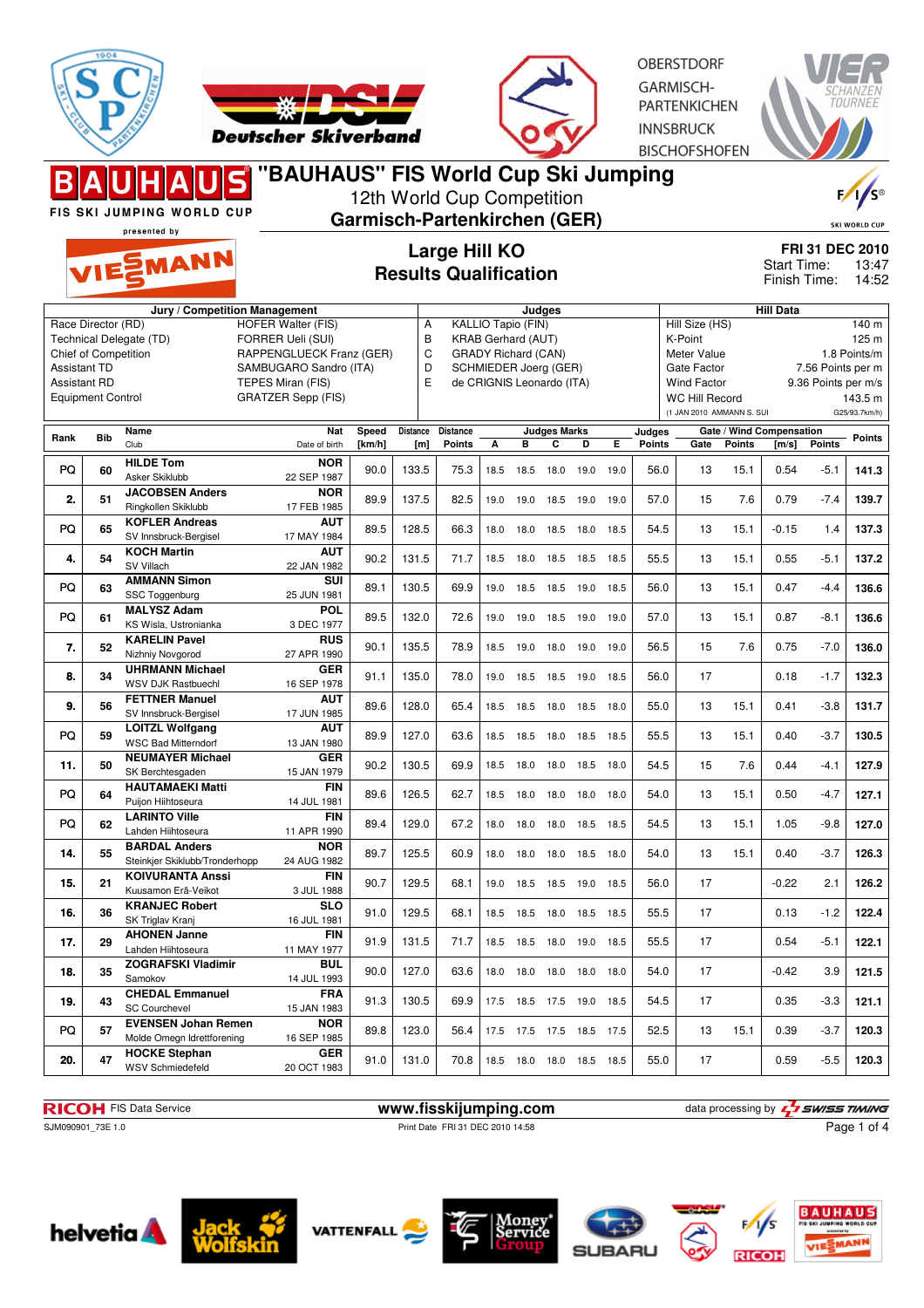



**OBERSTDORF** GARMISCH-**PARTENKICHEN INNSBRUCK BISCHOFSHOFEN** 



FIS SKI JUMPING WORLD CUP presented by

EMANN

# **"BAUHAUS" FIS World Cup Ski Jumping**

12th World Cup Competition

**Garmisch-Partenkirchen (GER)**

| R)                   |
|----------------------|
| <b>SKI WORLD CUP</b> |

# **Large Hill KO Results Qualification**

**FRI 31 DEC 2010** 13:47 Finish Time: 14:52 Start Time:

|     |              | Name                                            | Nat                      | Speed  | Distance | <b>Distance</b> |      |                          | <b>Judges Marks</b> |           |      | Judges        |      |               | Gate / Wind Compensation |               |               |
|-----|--------------|-------------------------------------------------|--------------------------|--------|----------|-----------------|------|--------------------------|---------------------|-----------|------|---------------|------|---------------|--------------------------|---------------|---------------|
|     | <b>Bib</b>   | Club                                            | Date of birth            | [km/h] | [m]      | <b>Points</b>   | A    | в                        | C                   | D         | Е    | <b>Points</b> | Gate | <b>Points</b> | [m/s]                    | <b>Points</b> | <b>Points</b> |
|     |              | <b>MATURA Jan</b>                               | <b>CZE</b>               |        |          |                 |      |                          |                     |           |      |               |      |               |                          |               |               |
| 22. | 37           | Dukla Liberec                                   | 29 JAN 1980              | 90.7   | 128.5    | 66.3            | 18.0 | 18.5                     | 18.0                | 18.5      | 18.5 | 55.0          | 17   |               | 0.29                     | $-2.7$        | 118.6         |
|     |              | <b>ROMOEREN Bjoern Einar</b>                    | <b>NOR</b>               |        |          |                 |      |                          |                     |           |      |               |      |               |                          |               |               |
| 23. | 44           | Hosle IL                                        | 1 APR 1981               | 90.4   | 127.5    | 64.5            | 18.0 | 18.5                     | 18.0                | 18.5      | 18.5 | 55.0          | 17   |               | 0.12                     | $-1.1$        | 118.4         |
| 24. | 49           | <b>STOCH Kamil</b>                              | POL                      | 90.2   |          |                 |      |                          |                     |           |      |               | 15   |               |                          |               | 118.1         |
|     |              | <b>AZS ZAKOPANE</b>                             | 25 MAY 1987              |        | 126.0    | 61.8            |      | 17.5 17.5                | 17.5 17.5 17.5      |           |      | 52.5          |      | 7.6           | 0.41                     | $-3.8$        |               |
| 25. | 32           | <b>KORNILOV Denis</b>                           | <b>RUS</b>               | 90.9   | 127.0    | 63.6            |      | 18.5 18.5                | 18.0 18.5 18.5      |           |      | 55.5          | 17   |               | 0.15                     | $-1.4$        | 117.7         |
|     |              | Sdushor N. Novgorod Dinamo                      | 17 AUG 1986              |        |          |                 |      |                          |                     |           |      |               |      |               |                          |               |               |
| 26. | 45           | <b>PREVC Peter</b>                              | <b>SLO</b>               | 91.5   | 132.0    | 72.6            | 18.0 | 16.5                     | 17.0                | 16.5      | 16.0 | 50.0          | 17   |               | 0.56                     | $-5.2$        | 117.4         |
|     |              | SK Triglav Kranj                                | 20 SEP 1992              |        |          |                 |      |                          |                     |           |      |               |      |               |                          |               |               |
| 27. | 20           | <b>TEPES Jurij</b>                              | <b>SLO</b>               | 91.0   | 127.0    | 63.6            | 18.0 | 18.5                     | 18.0                | 18.5      | 18.5 | 55.0          | 17   |               | 0.15                     | $-1.4$        | 117.2         |
|     |              | SD Dolomiti                                     | 14 FEB 1989              |        |          |                 |      |                          |                     |           |      |               |      |               |                          |               |               |
| 28. | 13           | <b>THURNBICHLER Stefan</b>                      | <b>AUT</b>               | 90.9   | 125.5    | 60.9            | 18.5 | 18.5                     | 18.0                | 19.0      | 18.5 | 55.5          | 17   |               | $-0.08$                  | 0.7           | 117.1         |
|     |              | Kitzbueheler Ski Club<br><b>FREITAG Richard</b> | 2 MAR 1984<br><b>GER</b> |        |          |                 |      |                          |                     |           |      |               |      |               |                          |               |               |
| 29. | 40           | SG Nickelhuette Aue                             | 14 AUG 1991              | 90.8   | 131.5    | 71.7            | 17.0 | 17.0                     | 17.5 17.0           |           | 17.0 | 51.0          | 17   |               | 0.63                     | $-5.9$        | 116.8         |
|     |              | <b>KASAI Noriaki</b>                            | <b>JPN</b>               |        |          |                 |      |                          |                     |           |      |               |      |               |                          |               |               |
| 30. | 39           | Tsuchiya Home Ski Team                          | 6 JUN 1972               | 90.9   | 128.0    | 65.4            | 18.0 | 18.0                     | 17.5 18.0           |           | 18.0 | 54.0          | 17   |               | 0.30                     | $-2.8$        | 116.6         |
|     |              | <b>KOUDELKA Roman</b>                           | <b>CZE</b>               |        |          |                 |      |                          |                     |           |      |               |      |               |                          |               |               |
| 31. | 41           | LSK Lomnice nad Popelkov                        | 9 JUL 1989               | 90.5   | 129.5    | 68.1            | 18.0 | 17.5                     | 18.0 18.5 18.5      |           |      | 54.5          | 17   |               | 0.71                     | $-6.6$        | 116.0         |
| PQ  |              | <b>ITO Daiki</b>                                | <b>JPN</b>               | 89.5   | 120.5    | 51.9            |      |                          |                     |           |      |               | 13   | 15.1          | 0.60                     | $-5.6$        |               |
|     | 58           | Snow Brand Ski Team                             | 27 DEC 1985              |        |          |                 | 18.0 | 17.5                     | 18.0 18.0           |           | 17.0 | 53.5          |      |               |                          |               | 114.9         |
| 33. | 42           | <b>JANDA Jakub</b>                              | <b>CZE</b>               | 90.4   | 127.0    | 63.6            | 18.0 | 18.0                     | 18.0                | 18.0      | 18.0 | 54.0          | 17   |               | 0.40                     | $-3.7$        | 113.9         |
|     |              | Dukla Liberec                                   | 27 APR 1978              |        |          |                 |      |                          |                     |           |      |               |      |               |                          |               |               |
| 34. | 3            | <b>WANK Andreas</b>                             | <b>GER</b>               | 91.4   | 125.0    | 60.0            | 17.5 | 17.0                     | 17.5 17.5           |           | 18.0 | 52.5          | 17   |               | 0.14                     | $-1.3$        | 111.2         |
|     |              | WSV Oberhof 05                                  | 18 FEB 1988              |        |          |                 |      |                          |                     |           |      |               |      |               |                          |               |               |
| 35. | 31           | <b>SCHMITT Martin</b>                           | <b>GER</b>               | 91.0   | 123.5    | 57.3            | 18.0 | 18.0                     | 18.0 18.0 18.0      |           |      | 54.0          | 17   |               | 0.14                     | $-1.3$        | 110.0         |
|     |              | SC Furtwangen                                   | 29 JAN 1978              |        |          |                 |      |                          |                     |           |      |               |      |               |                          |               |               |
| 36. | 38           | <b>HULA Stefan</b><br>SSR LZS SOKOL Szczyrk     | POL<br>29 SEP 1986       | 90.6   | 124.0    | 58.2            |      | 17.0 17.5 17.5 17.5 17.5 |                     |           |      | 52.5          | 17   |               | 0.28                     | $-2.6$        | 108.1         |
|     |              | <b>TOCHIMOTO Shohei</b>                         | <b>JPN</b>               |        |          |                 |      |                          |                     |           |      |               |      |               |                          |               |               |
| 37. | 48           | Snow Brand Ski Team                             | 21 DEC 1989              | 90.6   | 125.0    | 60.0            | 18.0 | 18.0                     | 17.5 18.0           |           | 18.0 | 54.0          | 17   |               | 0.72                     | $-6.7$        | 107.3         |
|     |              | <b>VELTA Rune</b>                               | <b>NOR</b>               |        |          |                 |      |                          |                     |           |      |               |      |               |                          |               |               |
| 38. | 46           | Lommedalen II                                   | 19 JUL 1989              | 90.8   | 122.0    | 54.6            | 18.0 | 17.5                     | 17.5 18.0           |           | 17.5 | 53.0          | 17   |               | 0.27                     | $-2.5$        | 105.1         |
|     |              | <b>BODMER Pascal</b>                            | <b>GER</b>               |        |          |                 |      |                          |                     |           |      |               |      |               |                          |               |               |
| 39. | 27           | SV Messstetten                                  | 4 JAN 1991               | 91.1   | 122.0    | 54.6            | 17.5 | 17.0                     | 17.5 17.5 17.5      |           |      | 52.5          | 17   |               | 0.27                     | $-2.5$        | 104.6         |
| 39. | 9            | <b>KUBACKI Dawid</b>                            | POL                      | 91.0   | 119.0    | 49.2            | 18.0 | 17.5                     | 17.5 18.0 17.0      |           |      | 53.0          | 17   |               | $-0.26$                  | 2.4           | 104.6         |
|     |              | TS Wisla Zakopane                               | 12 MAR 1990              |        |          |                 |      |                          |                     |           |      |               |      |               |                          |               |               |
| 41. | 26           | <b>HLAVA Lukas</b>                              | <b>CZE</b>               | 91.4   | 122.5    | 55.5            |      | 17.5 17.0 17.5 17.5 17.0 |                     |           |      | 52.0          | 17   |               | 0.33                     | $-3.1$        | 104.4         |
|     |              | Dukla Liberec                                   | 10 SEP 1984              |        |          |                 |      |                          |                     |           |      |               |      |               |                          |               |               |
| 42. | 17           | <b>MECHLER Maximilian</b>                       | <b>GER</b>               | 91.0   | 119.5    | 50.1            |      | 17.5 17.0 17.0 17.5 17.0 |                     |           |      | 51.5          | 17   |               | $-0.25$                  | 2.3           | 103.9         |
|     |              | <b>WSV Isny</b><br><b>HAYBOECK Michael</b>      | 3 JAN 1984               |        |          |                 |      |                          |                     |           |      |               |      |               |                          |               |               |
| 43. | 33           | <b>UVB Hinzenbach</b>                           | <b>AUT</b><br>5 MAR 1991 | 90.8   | 118.5    | 48.3            | 17.5 | 17.5                     | 17.5 17.5 17.5      |           |      | 52.5          | 17   |               | $-0.32$                  | 3.0           | 103.8         |
|     |              | <b>SEDLAK Borek</b>                             | <b>CZE</b>               |        |          |                 |      |                          |                     |           |      |               |      |               |                          |               |               |
| 43. | 22           | Dukla Liberec                                   | 15 JUN 1981              | 91.1   | 122.0    | 54.6            | 17.5 | 17.5                     | 17.5 18.0           |           | 17.5 | 52.5          | 17   |               | 0.35                     | $-3.3$        | 103.8         |
|     |              | <b>WATASE Yuta</b>                              | <b>JPN</b>               |        |          |                 |      |                          |                     |           |      |               |      |               |                          |               |               |
| 43. | 10           | Snow Brand Ski Team                             | 8 AUG 1982               | 90.9   | 122.5    | 55.5            | 18.0 | 17.0                     |                     | 18.0 17.5 | 17.5 | 53.0          | 17   |               | 0.50                     | $-4.7$        | 103.8         |
|     |              | <b>MUSIOL Julian</b>                            | <b>GER</b>               |        |          |                 |      |                          |                     |           |      |               |      |               |                          |               |               |
| 46. | $\mathbf{2}$ | <b>SCM Zella-Mehlis</b>                         | 4 APR 1986               | 90.7   | 123.5    | 57.3            |      | 16.5 15.0 15.5 16.0      |                     |           | 16.0 | 47.5          | 17   |               | 0.28                     | $-2.6$        | 102.2         |
|     |              |                                                 |                          |        |          |                 |      |                          |                     |           |      |               |      |               |                          |               |               |

**RICOH** FIS Data Service **www.fisskijumping.com** data processing by  $\frac{7}{2}$  SWISS TIMING

Page 2 of 4

SJM090901\_73E 1.0 Print Date FRI 31 DEC 2010 14:58













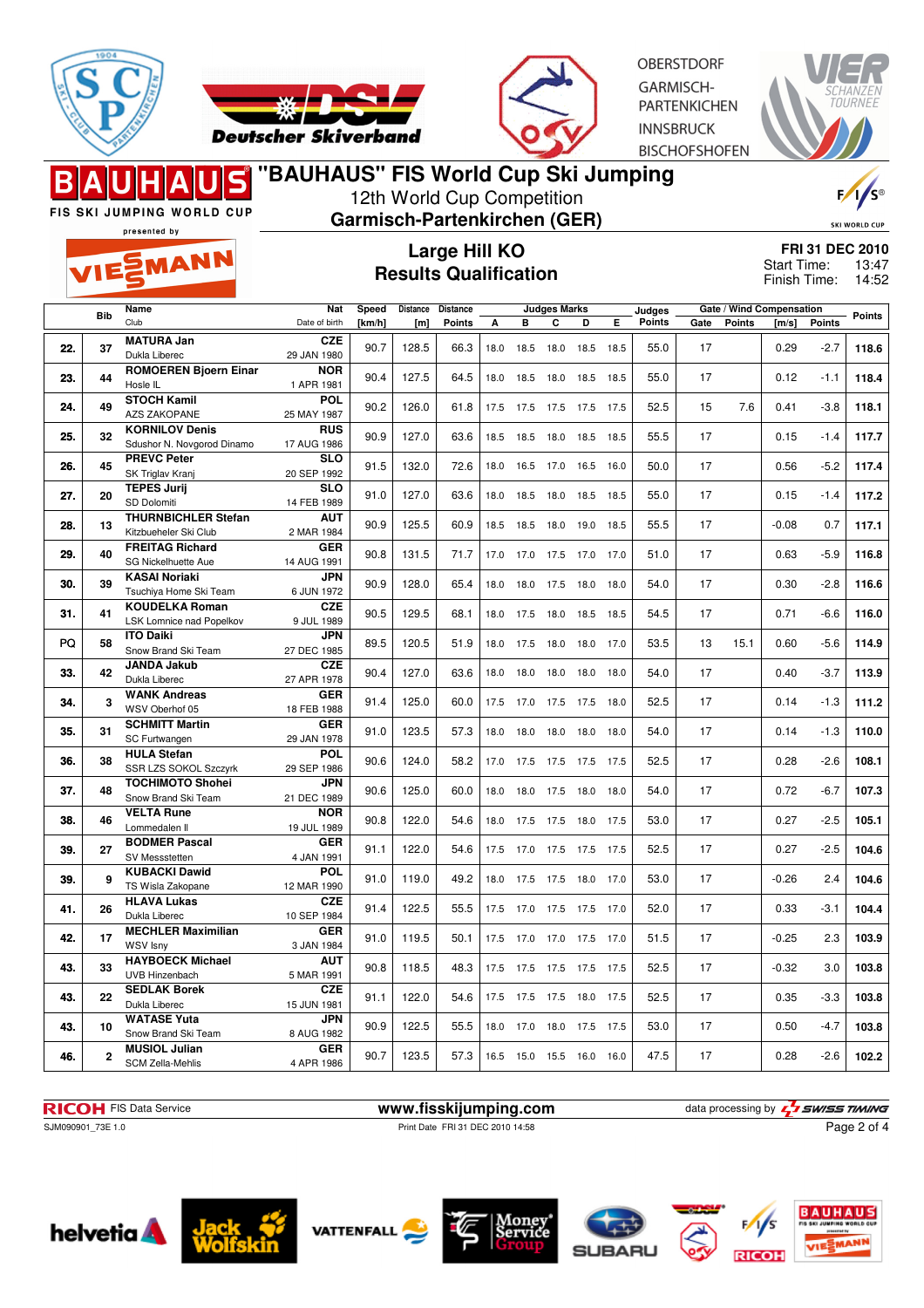



**OBERSTDORF** GARMISCH-**PARTENKICHEN INNSBRUCK BISCHOFSHOFEN** 



FIS SKI JUMPING WORLD CUP presented by

EMANN

# **"BAUHAUS" FIS World Cup Ski Jumping**

12th World Cup Competition

**Garmisch-Partenkirchen (GER)**

| <b>SKI WORLD CUP</b> |  |
|----------------------|--|
|                      |  |

#### **Large Hill KO Results Qualification**

| <b>FRI 31 DEC 2010</b> |       |
|------------------------|-------|
| Start Time:            | 13:47 |
| Finish Time:           | 14:52 |

|     | <b>Bib</b> | Name                               | <b>Nat</b>    | Speed  | <b>Distance</b> | <b>Distance</b> |      |      | <b>Judges Marks</b>         |      |      | Judges        | Gate / Wind Compensation |               |         | <b>Points</b> |       |
|-----|------------|------------------------------------|---------------|--------|-----------------|-----------------|------|------|-----------------------------|------|------|---------------|--------------------------|---------------|---------|---------------|-------|
|     |            | Club                               | Date of birth | [km/h] | [m]             | <b>Points</b>   | A    | в    | C                           | D    | Е    | <b>Points</b> | Gate                     | <b>Points</b> | [m/s]   | <b>Points</b> |       |
|     |            | <b>FREUND Severin</b>              | <b>GER</b>    |        |                 |                 |      |      |                             |      |      |               |                          |               |         |               |       |
| 47. | 53         | <b>WSV DJK Rastbuechl</b>          | 11 MAY 1988   | 89.6   | 114.5           | 41.1            | 17.5 | 16.5 | 17.0                        | 17.0 | 16.5 | 50.5          | 13                       | 15.1          | 0.64    | $-6.0$        | 100.7 |
|     |            | <b>TROFIMOV Roman</b>              | <b>RUS</b>    |        |                 |                 |      |      |                             |      |      |               | 17                       |               |         |               |       |
| 48. | 15         | Moskva Shvsm                       | 19 NOV 1989   | 90.3   | 118.5           | 48.3            | 18.0 | 17.5 | 18.0                        | 17.5 | 18.0 | 53.5          |                          |               | 0.17    | $-1.6$        | 100.2 |
| 49. | 16         | <b>PIKL Primoz</b>                 | <b>SLO</b>    | 90.8   | 118.5           | 48.3            |      | 17.5 | 17.5                        | 17.0 | 17.0 | 52.0          | 17                       |               | 0.02    | $-0.2$        | 100.1 |
|     |            | SSK Ljubno BTC                     | 25 AUG 1982   |        |                 |                 | 17.5 |      |                             |      |      |               |                          |               |         |               |       |
| PQ  | 66         | <b>MORGENSTERN Thomas</b>          | <b>AUT</b>    |        | <b>DNS</b>      |                 |      |      |                             |      |      |               |                          |               |         |               |       |
|     |            | SV Villach                         | 30 OCT 1986   |        |                 |                 |      |      |                             |      |      |               |                          |               |         |               |       |
|     |            |                                    |               |        |                 |                 |      |      |                             |      |      |               |                          |               |         |               |       |
|     |            | Not qualified for 1st Round        |               |        |                 |                 |      |      |                             |      |      |               |                          |               |         |               |       |
| 50. | 24         | <b>BACHLEDA Marcin</b>             | <b>POL</b>    | 90.2   | 114.0           | 40.2            | 17.5 | 17.0 | 17.5                        | 17.5 | 16.5 | 52.0          | 17                       |               | $-0.81$ | 7.6           | 99.8  |
|     |            | TS Wisla Zakopane                  | 4 SEP 1982    |        |                 |                 |      |      |                             |      |      |               |                          |               |         |               |       |
| 51. | 25         | <b>SCHOFT Felix</b>                | <b>GER</b>    | 91.3   | 117.0           | 45.6            | 17.0 | 17.0 | 17.5                        | 17.0 | 17.0 | 51.0          | 17                       |               | $-0.32$ | 3.0           | 99.6  |
|     |            | <b>SC Partenkirchen</b>            | 6 JUL 1990    |        |                 |                 |      |      |                             |      |      |               |                          |               |         |               |       |
| 52. | 30         | <b>TAKEUCHI Taku</b>               | <b>JPN</b>    | 90.6   | 118.0           | 47.4            | 17.5 | 17.5 | 17.5                        | 17.0 | 17.0 | 52.0          | 17                       |               | $-0.01$ | 0.1           | 99.5  |
|     |            | Kitano Construction Corp. Ski Club | 20 MAY 1987   |        |                 |                 |      |      |                             |      |      |               |                          |               |         |               |       |
| 52. | 28         | <b>COLLOREDO Sebastian</b>         | <b>ITA</b>    | 90.4   | 116.5           | 44.7            | 18.0 | 17.0 | 17.5                        | 17.5 | 17.0 | 52.0          | 17                       |               | $-0.30$ | 2.8           | 99.5  |
|     |            | G.S. Fiamme Gialle                 | 9 SEP 1987    |        |                 |                 |      |      |                             |      |      |               |                          |               |         |               |       |
| 54. |            | <b>KRAUS Marinus</b>               | <b>GER</b>    | 89.9   | 121.5           | 53.7            | 17.5 | 17.0 | 17.0                        | 18.0 | 17.0 | 51.5          | 17                       |               | 0.62    | $-5.8$        | 99.4  |
|     |            | <b>Wsv Oberaudorf</b>              | 13 FEB 1991   |        |                 |                 |      |      |                             |      |      |               |                          |               |         |               |       |
| cc. | $\bullet$  | <b>KEITURI Kalle</b>               | <b>FIN</b>    | 000    | 11CE            | $AA =$          |      |      | $-47E$ $-47E$ $-47E$ $-47E$ |      |      | <b>EQE</b>    | 17                       |               | n nn    | $\Omega$ 1    | nn n  |

| 52. | 28                  | G.S. Fiamme Gialle          | 9 SEP 1987  | 90.4 | 116.5 | 44.7    | 18.0 | 17.0 | 17.5                | 17.5           | 17.0 | 52.0 | 17 | -0.30   | 2.8    | 99.5 |
|-----|---------------------|-----------------------------|-------------|------|-------|---------|------|------|---------------------|----------------|------|------|----|---------|--------|------|
| 54. |                     | <b>KRAUS Marinus</b>        | <b>GER</b>  | 89.9 | 121.5 | 53.7    | 17.5 | 17.0 | 17.0                | 18.0           | 17.0 | 51.5 | 17 | 0.62    | $-5.8$ | 99.4 |
|     |                     | Wsv Oberaudorf              | 13 FEB 1991 |      |       |         |      |      |                     |                |      |      |    |         |        |      |
| 55. |                     | <b>KEITURI Kalle</b>        | <b>FIN</b>  | 90.8 | 116.5 | 44.7    | 17.5 | 17.5 | 17.5                | 17.5 17.5      |      | 52.5 | 17 | $-0.22$ | 2.1    | 99.3 |
|     |                     | Lahden Hiihtoseura          | 25 APR 1984 |      |       |         |      |      |                     |                |      |      |    |         |        |      |
| 56. |                     | <b>VASSILIEV Dimitry</b>    | <b>RUS</b>  | 91.2 | 114.5 | 41.1    | 17.0 |      | 17.0 17.0 17.5      |                | 17.0 | 51.0 | 17 | $-0.72$ | 6.7    | 98.8 |
|     |                     | CSK/Lokomotiva UFA          | 26 DEC 1979 |      |       |         |      |      |                     |                |      |      |    |         |        |      |
| 57. | ี                   | <b>KARPENKO Nikolay</b>     | <b>KAZ</b>  | 91.0 | 118.0 | 47.4    | 17.0 |      | 17.0 17.0 17.5 17.5 |                |      | 51.5 | 17 | 0.26    | $-2.4$ | 96.5 |
|     |                     | Zska-Almatv                 | 10 AUG 1981 |      |       |         |      |      |                     |                |      |      |    |         |        |      |
| 58. | 23                  | <b>RUUSKANEN Juha-Matti</b> | <b>FIN</b>  | 90.8 | 115.5 | 42.9    | 17.5 | 17.0 | 17.0 17.0           |                | 17.0 | 51.0 | 17 | $-0.12$ | 1.1    | 95.0 |
|     |                     | Puijon Hiihtoseura          | 24 JUL 1984 |      |       |         |      |      |                     |                |      |      |    |         |        |      |
| 59. | 11                  | <b>KIM Hyun-Ki</b>          | <b>KOR</b>  | 90.7 | 115.5 | 42.9    | 17.5 | 17.0 | 17.0                | 16.5 16.5      |      | 50.5 | 17 | $-0.03$ | 0.3    | 93.7 |
|     |                     | High 1                      | 9 FEB 1983  |      |       |         |      |      |                     |                |      |      |    |         |        |      |
| 60. | 19                  | <b>MORASSI Andrea</b>       | <b>ITA</b>  | 90.5 | 114.5 | 41.1    | 17.5 | 17.0 |                     | 17.0 17.0      | 17.0 | 51.0 | 17 | $-0.13$ | 1.2    | 93.3 |
|     |                     | C.S. Forestale              | 30 AUG 1988 |      |       |         |      |      |                     |                |      |      |    |         |        |      |
| 61. | 14                  | <b>GRIGOLI Marco</b>        | <b>SUI</b>  | 90.9 | 111.0 | 34.8    | 16.5 | 16.5 |                     | 17.0 16.5 16.0 |      | 49.5 | 17 | $-0.03$ | 0.3    | 84.6 |
|     |                     | SC Alpina St. Moritz        | 27 APR 1991 |      |       |         |      |      |                     |                |      |      |    |         |        |      |
| 62. | 12                  | <b>ZHAPAROV Radik</b>       | <b>KAZ</b>  | 90.6 | 111.5 | 35.7    | 16.5 | 16.5 | 17.0                | 16.5           | 16.0 | 49.5 | 17 | 0.29    | $-2.7$ | 82.5 |
|     |                     | Shysm Dinamo                | 29 FEB 1984 |      |       |         |      |      |                     |                |      |      |    |         |        |      |
| 63. |                     | <b>MIETUS Krzysztof</b>     | <b>POL</b>  | 90.6 | 103.5 | 21.3    | 16.5 | 15.5 | 15.5                | 16.5           |      | 47.5 | 17 | 0.20    | $-1.9$ | 66.9 |
|     |                     | AZS AWF Krak Z-ne           | 8 MAR 1991  |      |       |         |      |      |                     |                | 15.5 |      |    |         |        |      |
| 64. | 18                  | <b>CHOI Heung-Chul</b>      | <b>KOR</b>  | 90.9 | 85.0  | $-12.0$ | 12.5 | 13.0 | 13.5                | 13.5           | 13.0 | 39.5 | 17 | $-0.26$ | 2.4    |      |
|     |                     | High 1                      | 3 DEC 1981  |      |       |         |      |      |                     |                |      |      |    |         |        | 29.9 |
|     |                     |                             |             |      |       |         |      |      |                     |                |      |      |    |         |        |      |
|     | <b>Disqualified</b> |                             |             |      |       |         |      |      |                     |                |      |      |    |         |        |      |
|     |                     |                             |             |      |       |         |      |      |                     |                |      |      |    |         |        |      |

#### **Reason for disqualification:**

SCE 1.2.1.1: ski length

**RICOH** FIS Data Service **www.fisskijumping.com** data processing by  $\frac{7}{2}$  **SWISS TIMING** SJM090901\_73E 1.0 Print Date FRI 31 DEC 2010 14:58 Page 3 of 4





4 WENIG Daniel GER SCE 1.2.1.1